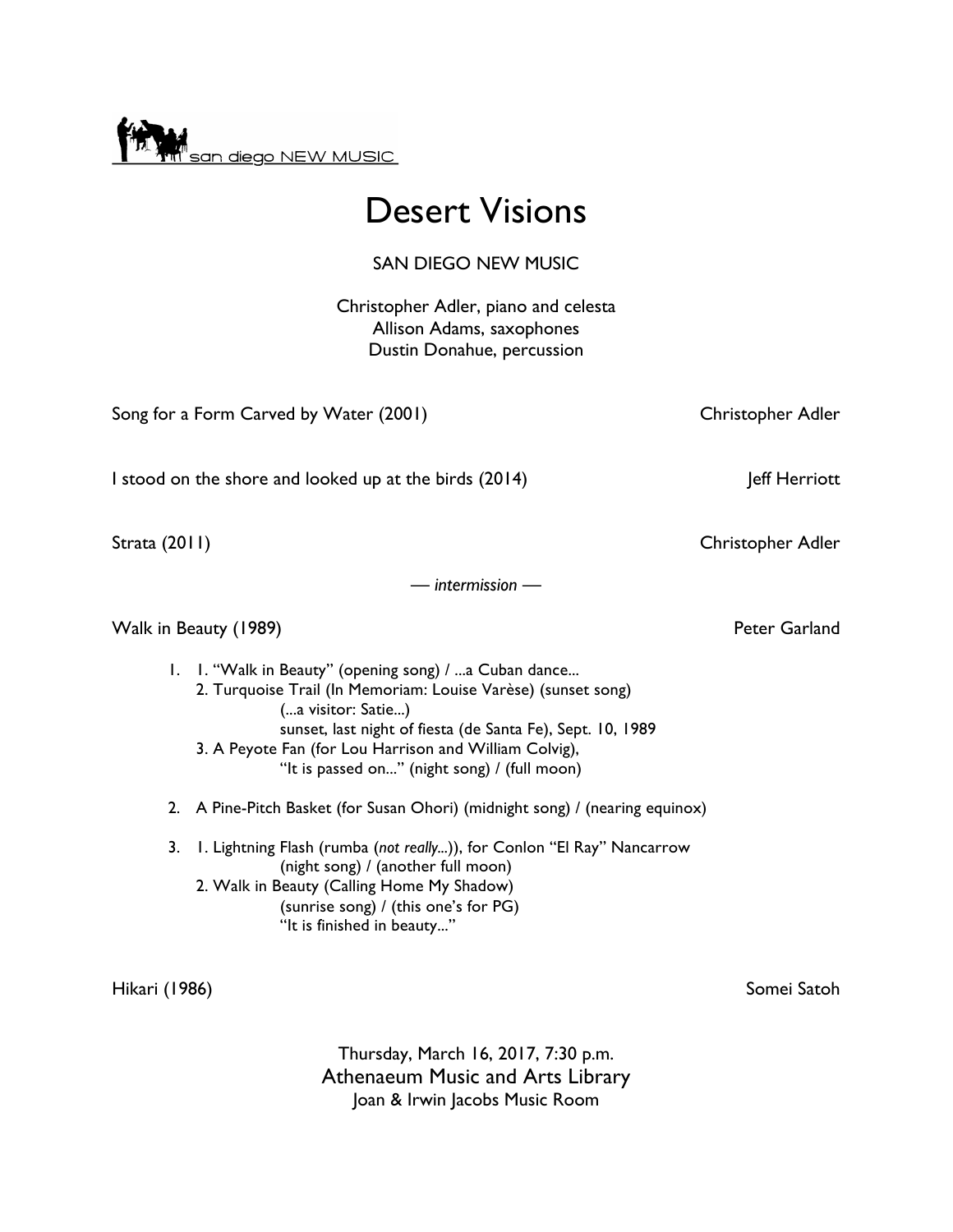### **Program notes, by Christopher Adler**

San Diego's eastern escarpment plunges into the vast and forbidding Sonoran desert—a true land of drought interrupted by rare and precious deluge. The desert climate lays bare the earth and its history; the vastness of time and space impress upon the senses with ecstatic clarity. Desert Visions is a journey through the desert sublime, a hallucinatory passage through geologic and spiritual time, with visions at the edge of prehistoric seas and in cavernous valleys.

When I moved to San Diego in 1999, I arrived by car through the desert. The stark landscape made a powerful impression on me, and I spent many weekends in subsequent years hiking around the Anza-Borrego desert and beyond. I wrote *Song for a Form Carved by Water* for the extraordinary saxophonist Alan Lechusza. Hiking towards Calcite Mine along a wash framed by imposing sandstone walls, a bend in the wash forms a natural amphitheater with a resonant acoustic. Although we never performed this piece out there, it is in this space I imagined hearing the music as I wrote the piece.

While seeking music for Desert Visions, the title of Jeff Herriott's piece struck me immediately, because I, myself, have spent plenty of time standing on the shore and looking up at the birds—at the vast Salton Sea in Imperial County. I suspect Jeff was thinking not of the desert but of the shores of the Great Lakes near his home in Wisconsin, but his piece is to me a vivid evocation of the vast desert landscape.

*Strata* was composed for glockenspiel virtuoso Trevor Saint, to be played on the uncommon extendedrange glockenspiel, or on celesta—a set of bells played by keyboard. Tonight's performance will be the first time this work is played on celesta. *Strata* is an homage to geological time and the inevitable accumulations of entropy and decay, inspired by the works of artist Robert Smithson whose vast earthworks, such as the famous *Spiral Jetty*, are built from and in the deserts of the American west. His materials were of the earth but his subject was the immensity of geologic time. His works are a hallucinatory meditation on imagining the unimaginable. Here, musical composition is a geologic 'sedimentation of the mind'. Structures arrayed in crystalline perfection comprise an inclined basement overlaid by layers of derived materials. Musical crystals erode, conglomerate and metamorphose under the pressure of surrounding materials and the relentless entropic forward progression of time.

... NO LONGER A FAITHFUL IMITATION OF ETERNITY, BUT A CONSTANT STATE OF EROSION ... LANGUAGE AND SOIL BLOWN AWAY ... SEA BUTTERFLIES FALL INTO A NAMELESS OCEAN ... MEMORY AT THE CHTHONIC LEVEL ... THE PILING UP OF DEBRIS ... STALE TIME ... ABSENSE OF OXYGEN

#### from STRATA: A GEOPHOTOGRAPHIC FICTION, by Robert Smithson (1970)

Peter Garland studied at CalArts with James Tenney in the early 1970's, and founded and edited SOUNDINGS Press that for twenty years provided a voice for American experimental, minimalist and postminimalist composers. He also edited the collected player piano studies of Conlon Nancarrow. He is, like me, an ethnomusicologist-composer, and his fieldwork in Mexico and the American southwest informs his music. While the other works on tonight's program evoke the landscape of the desert, Garland's *Walk in Beauty* evokes its people—real and imagined—from Native American voices (such as the peyote fan, a religious implement of the Peyote Way, a Native Christian faith), to composer friends and even local Sante Fe coffee roaster Susan Ohori (who was also an ethnomusicologist and pioneer in world music broadcasting). Garland's scores are reminiscent of Erik Satie, handwritten and inscribed with evocative messages to the performer, including words of encouragement at spots of difficulty ("go for it!"). I have